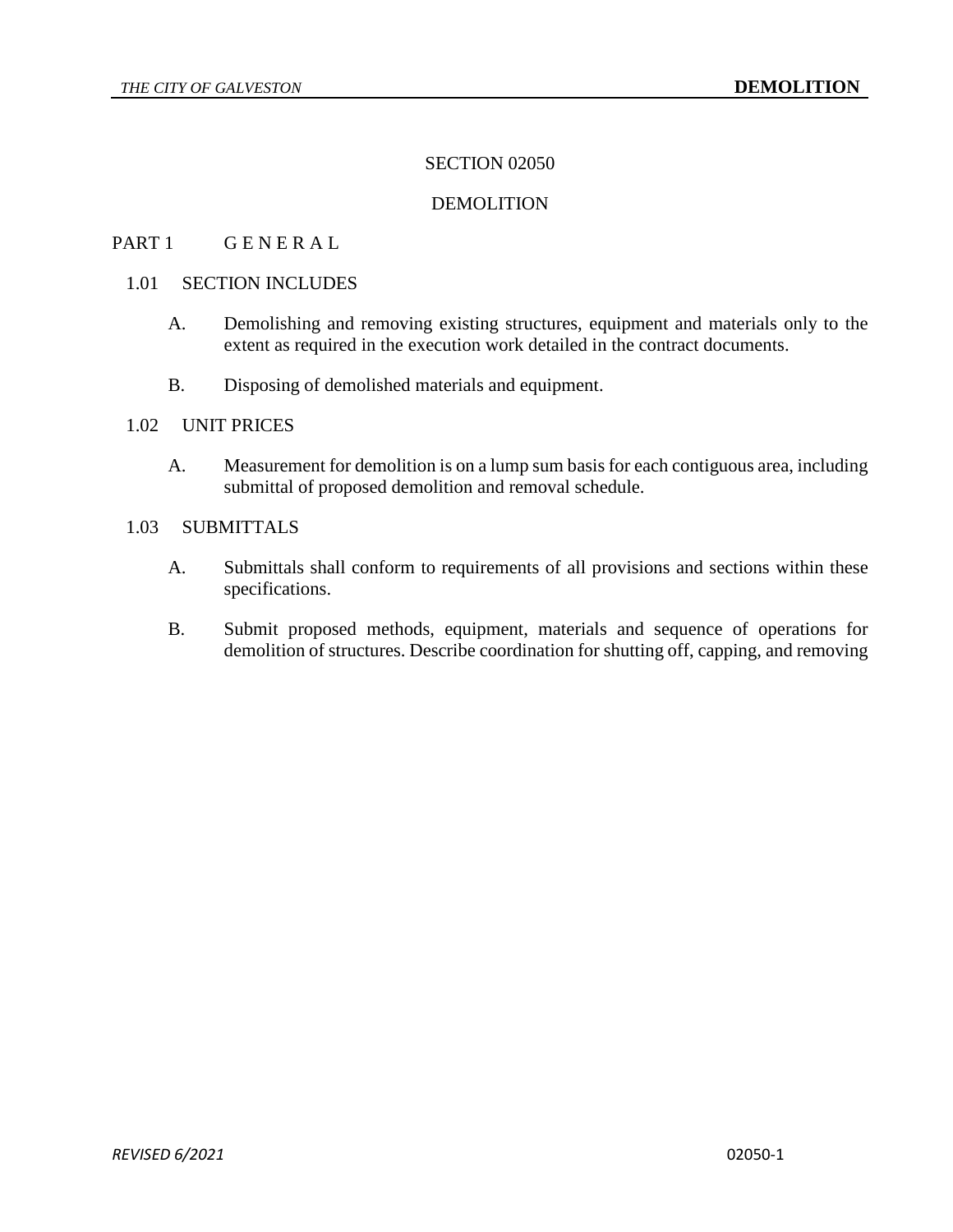utilities. Plan operations to minimize temporary disruption of utilities to existing facilities or adjacent property.

- C. Submit proposed demolition and removal schedule for approval. Notify Owner's Representative in writing at least 72 hours before starting demolition.
- D. Submit an approved copy of demolition schedule to Fire Department prior to commencement of demolition operations.
- E. Obtain a permit for building demolition, as required.

## 1.04 OWNERSHIP OF MATERIAL AND EQUIPMENT

- A. Materials and equipment designated for reuse or salvage are listed in Section 01010 Summary of Work. Protect items designated for reuse or salvage from damage during demolition, handling and storage. Restore damaged items to satisfactory condition.
- B. Materials and equipment not designated for reuse or salvage become the property of the Contractor.

### 1.05 STORAGE AND HANDLING

- A. Store and protect materials and equipment designated for reuse until time of installation.
- B. Deliver and unload items to be salvaged to storage areas indicated on Drawings.
- C. Remove equipment and materials not designated for reuse or salvage and all waste and debris resulting from demolition from site. Remove material as work progresses to avoid clutter.

## 1.06 ENVIRONMENTAL CONTROLS

- A. Minimize spread of dust and flying particles. If required by governing regulations, use temporary enclosures and other suitable methods to prevent the spread of dust, dirt and debris.
- B. Use appropriate controls to limit noise from demolition to levels designated in local ordinances.
- C. Do not use water where it can create dangerous or objectionable conditions, such as localized flooding, erosion, or sedimentation of nearby ditches or streams.
- D. Stop demolition and notify Owner's Representative if underground fuel storage tanks, asbestos, PCB's, contaminated soils, or other hazardous materials are encountered.
- E. Dispose of removed equipment, materials, waste and debris in a manner conforming to applicable laws and regulations.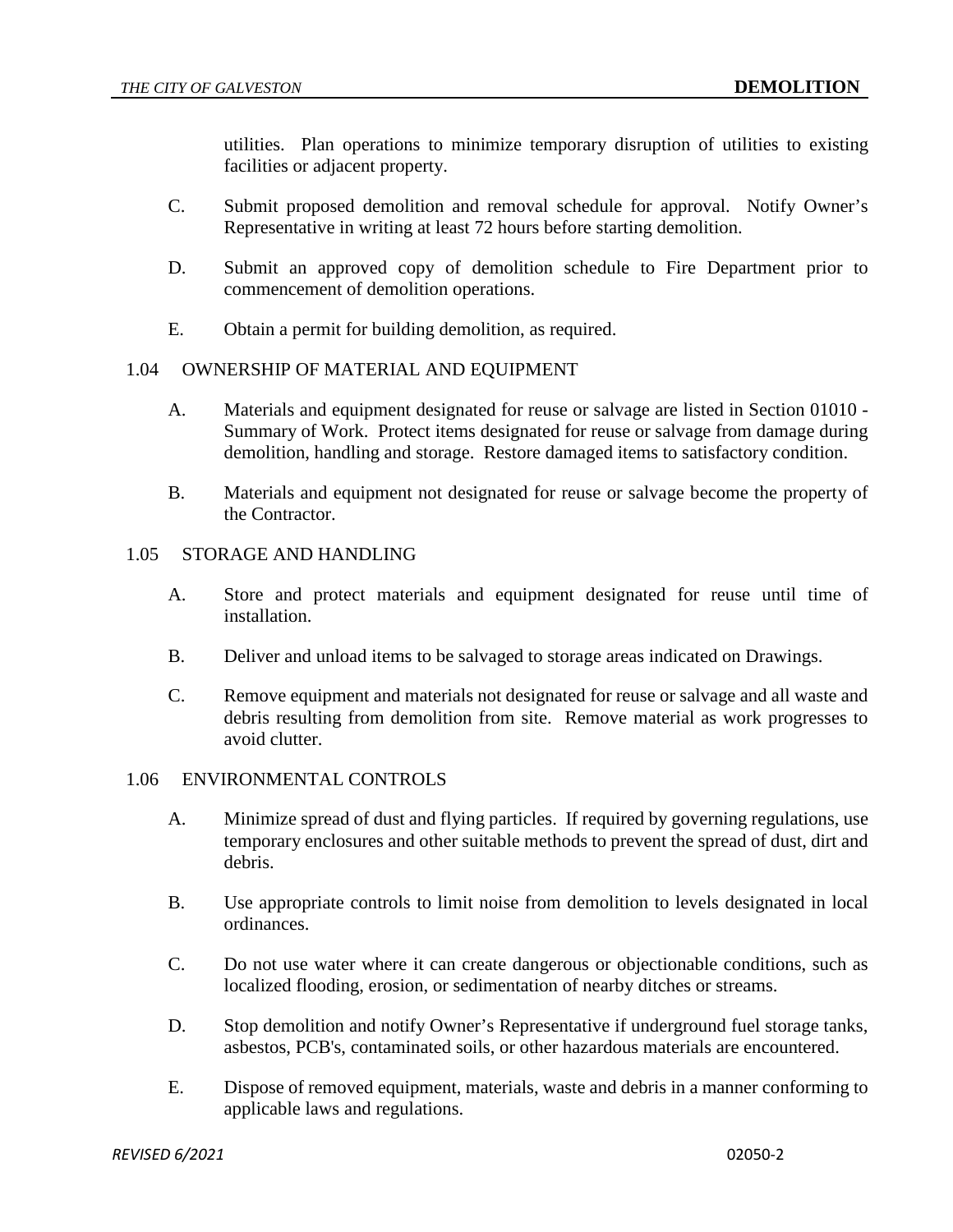### PART 2 PRODUCTS

#### 2.01 EQUIPMENT AND MATERIALS FOR DEMOLITION

- A. Use equipment and materials approved under Paragraph 1.03, Submittals.
- B. Fires are not permitted.
- C. Do not use a "drop hammer" where the potential exists for damage to underground utilities, structures, or adjacent improvements.

#### PART 3 EXECUTION

#### 3.01 EXAMINATION AND PRE-CONSTRUCTION SUBSURFACE UTILITY INVESTIGATION BY CONTRACTOR TO AVOID CONFLICTS-**NO SEPARATE PAY**

- A. Contractor is responsible for Determining Conflicts with Structures, Regulatory Features (Wetlands, protected ecology, and utilities both public and private prior to construction—No Separate Pay.
- B. Contractor is responsible for Determining Conflicts with Structures, Regulatory Features (Wetlands, protected ecology, and utilities both public and private prior to construction—No Separate Pay.
- C. Owner's Representative will mark or list existing equipment to remain the property of the Owner.
- D. Do not proceed with demolition or removal operations until after the joint inspection and subsequent authorization by Owner's Representative.
- E. The accurate location of all utilities, structures, landscaping, irrigation, etc., as shown is approximate and all may not be shown on the plans, quantified on the bid forms, or detailed in the specifications. Contractor is responsible for confirming the material, size, location and other details of all objects including pipelines, structures, conduits and cables and surface, subsurface and environmental conditions (ex: water depth), etc. The City of Galveston requires the Contractor to pre-locate, pre-verify and preinvestigate all utilities (shown or not shown) before construction of this project by whatever method subject to approval by the owner which includes but is not limited to the following:
	- i. Utilization of metal detection equipment and probes
	- ii. Excavation, ex: hydrovac pot holing
	- iii. Opening manholes to determine the flow line of storm pipes and sanitary sewer
	- iv. Measuring the depth to valve nut and adding 18" to determine the depth to waterlines
	- v. Probing to identify sprinklers and services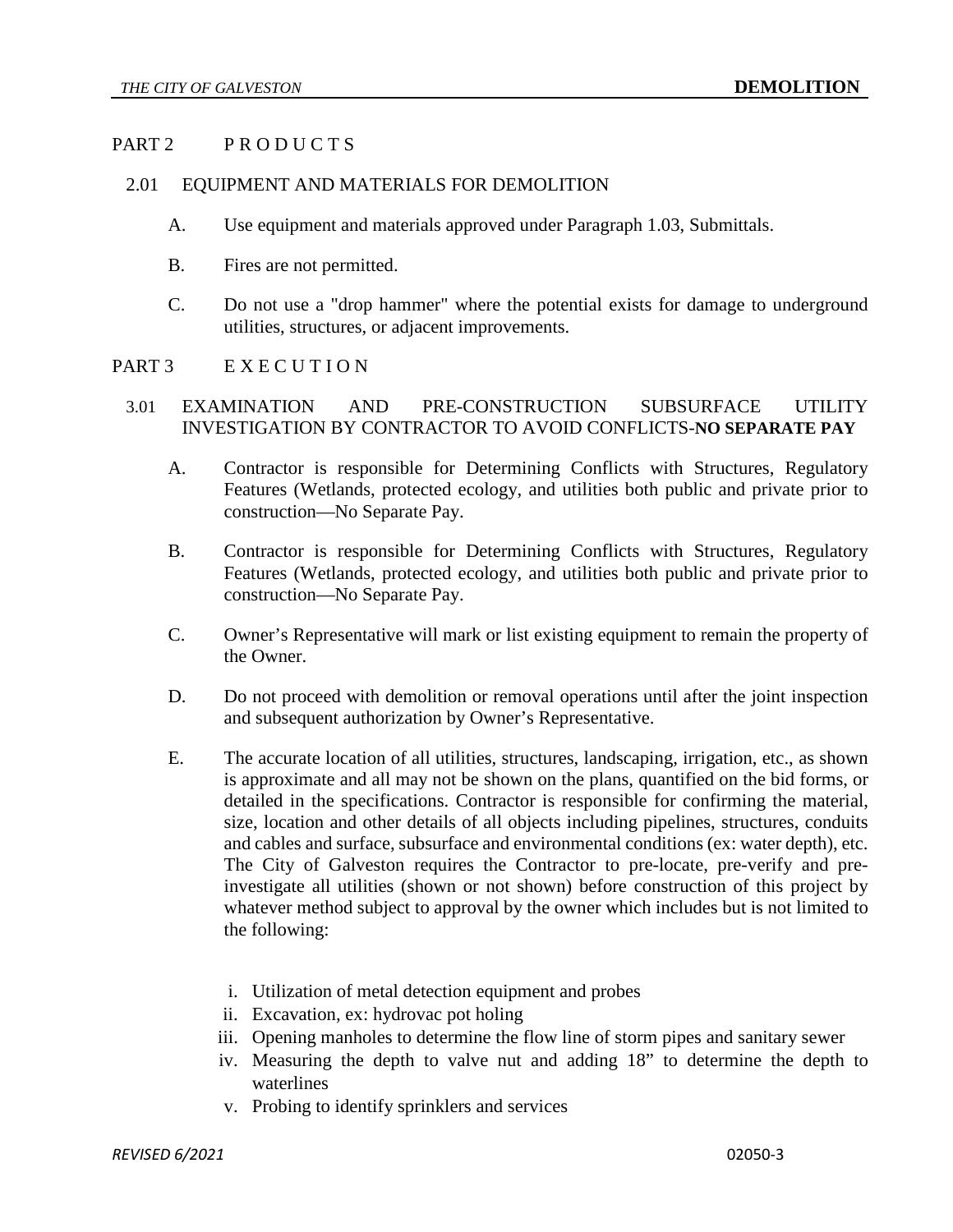- vi. Subsurface Utility Investigation (SUE) Level A through D survey which includes i thru' v.
- F. All investigative work shall be done and all repairs required after investigation shall be accomplished by the contractor (no separate pay).
- G. Contractor agrees to be fully responsible for any and all damages, increase in cost, or delays in schedule for change in their construction scope including any and all damages which might be caused by their failure to exactly locate and preserve all utilities.
- H. Contractor shall be responsible for contacting all utility companies through an "811 Call Before You Dig" at least 14 calendar days prior to construction in area of known and unknown utilities which may not be shown on the plans.
- I. If the contractor requests the City Staff to assist with locating utilities, structures or other surface and below ground features, the City will invoice the contactor for such services, and this cost will be deducted from the contractor's pay estimates.
- J. Above ground utility information may be obtained by standard land surveying methods. Underground utility locations may be determined by conventional survey methods, newer technologies, or by Subsurface Utility Evaluation (SUE). The SUE process combines surveying and geophysics to accurately identify, characterize, and map underground utilities. To avoid construction issues and delays that create cost overruns, the contractor should AVOID, MITIGATE, or ADJUST for project utility conflicts. Early design and planning phases should include subsurface site characterization of various geologic, environmental, and utility features.

**Responsible Party.** Contractor (No Separate Pay)

K. Locate existing utilities. This task involves physically locating, marking, and surveying the physical features of utilities. If utility maps are not available, knowledge and survey of the aboveground structure types can indicate the complexity.

This task identifies utilities specifically and determines elevations as well as horizontal positions. Examples might include manhole covers, gas pipes, overhead lines, and fiber-optic cables. There are standard location methods and newer technologies used for underground utility locating survey, such as subsurface utility evaluation (SUE), metal detection (MD), ground-penetrating radar (GPR), and electromagnetic line location (EMLL). Topographic surveys may be adequate for project locations with few underground utilities (i.e., in rural areas).

Undocumented utilities may have been installed without a record of their location. EMLL or GPR should be used to mark locations on the ground followed by invasive potholing or excavation to determine the utility type. GPR can detect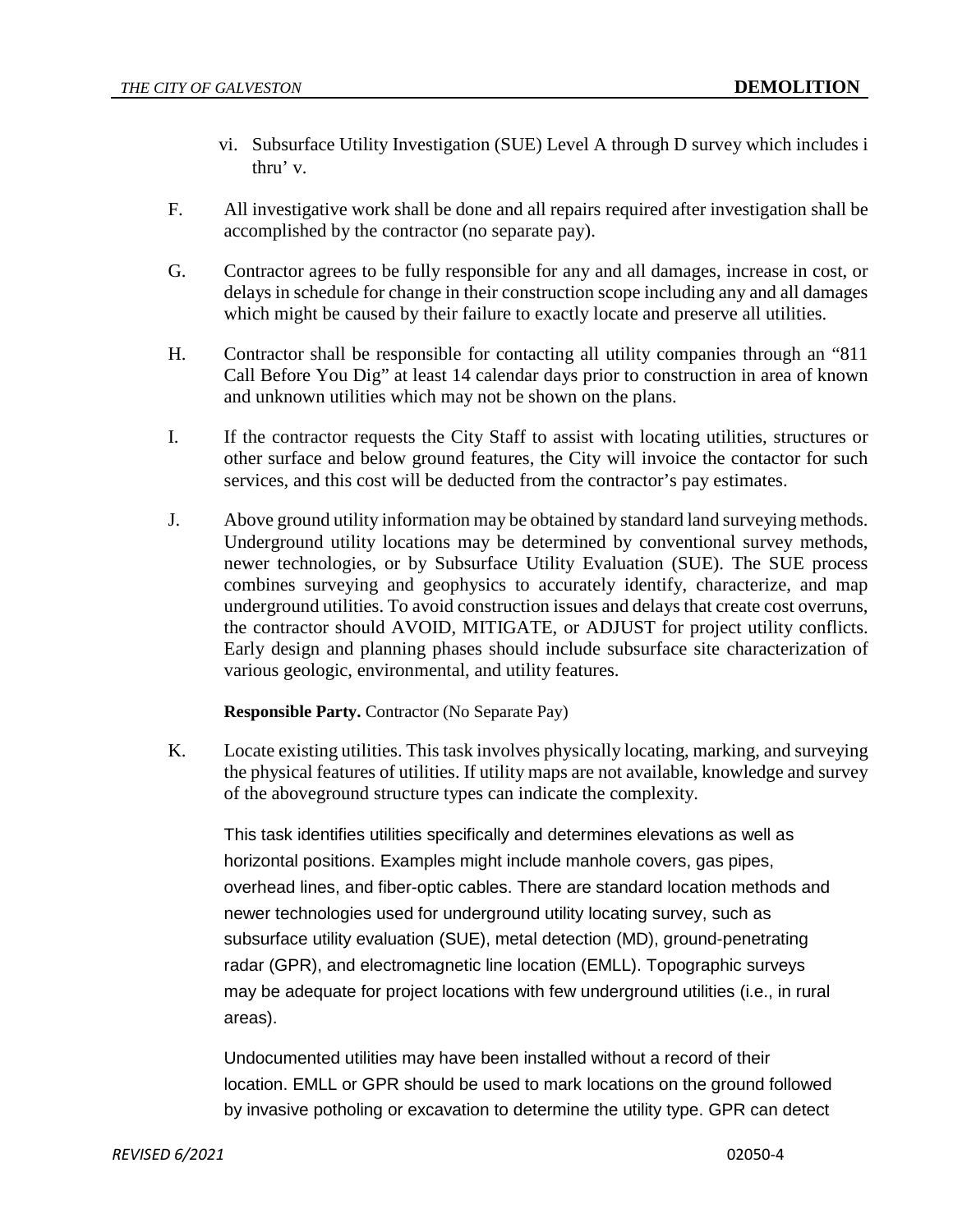non-metallic targets without tracer wire. SUE is a non-destructive utility investigation to accurately locate, identify, and map underground utilities.

**Responsible Party.** Contractor (No Separate Pay)

### **Subtasks.**

- Locate, log, and survey visible features of utilities.
- To confirm and survey locations of strategic subsurface features, it may be necessary to "pothole" or excavate down to the utility after using MD, GPR, or EMLL.
- Mark and label locations of subsurface utilities on the ground with stakes, laths, or other means.
- Survey utility locations.
- Manhole covers and other obstructions may need to be adjusted for resurfacing projects.

## **Critical Sequencing.**

- To avoid costly conflicts utility location data needs to be collected before beginning construction.
- Utility data is needed before establishing final alignments of the roadway and related features (e.g., storm drains, utilities, and other excavation work) to avoid these conflicts and eliminate construction delays or service outage..

## **Authority.**

- Utilities Code [Chapter 251](http://www.statutes.legis.state.tx.us/Docs/UT/htm/UT.251.htm) Underground Facility Damage Prevention and Safety
- L. Subsurface Utility Evaluation (SUE). Contractors should be competent and knowledgeable, experienced, insured, timely, and have the equipment and financial capacity to provide the service prior to construction and at no cost to the City (No Separate Pay). Major activities involved in SUE are:
	- **Designating:** Surface geophysical techniques to determine the existence and horizontal position of subsurface utilities. Above ground surface markers (stakes, flags, etc.) or on the ground surface marking (paint) mark the location.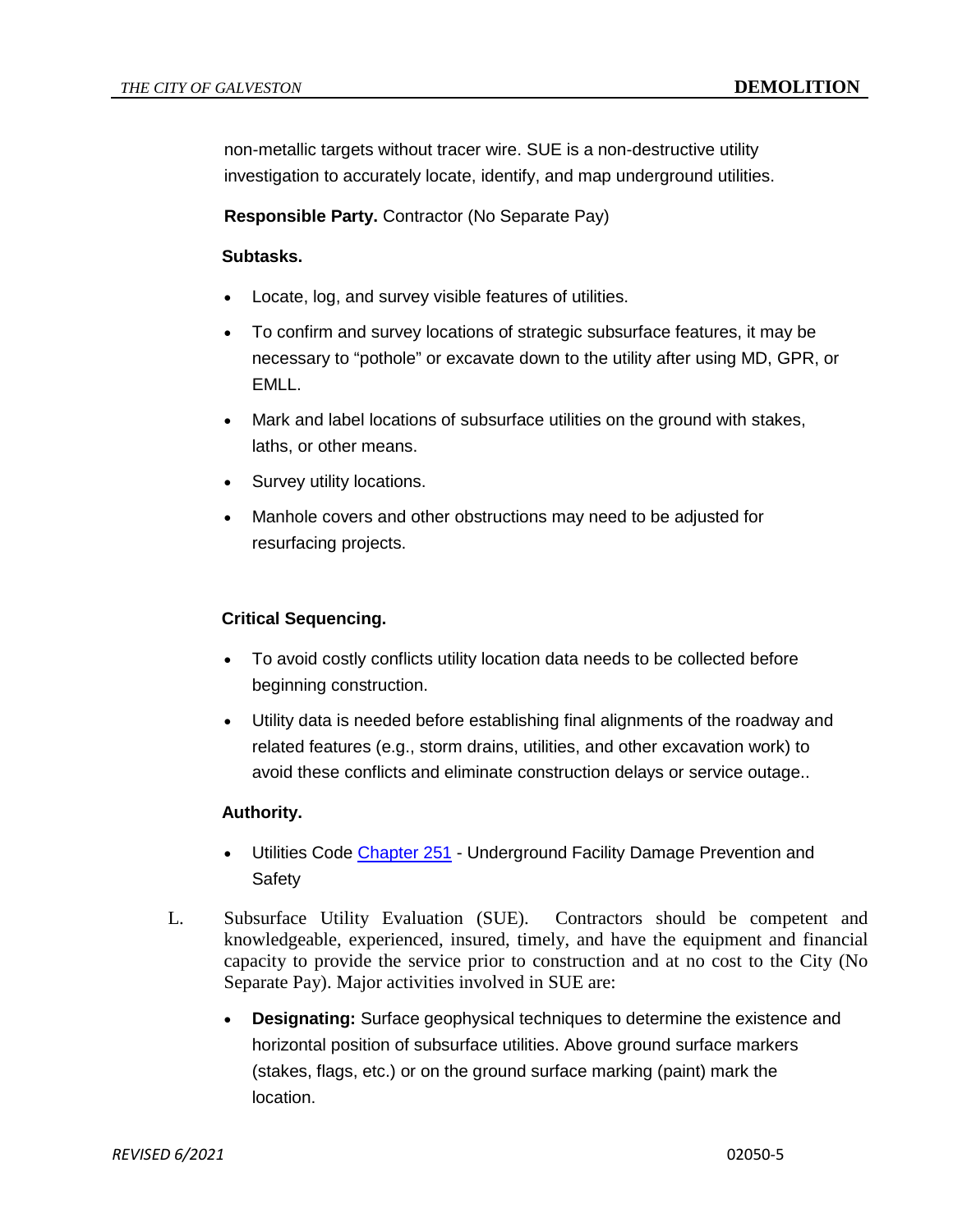- **Locating**: Process of exposing precise horizontal and vertical position, size, and configuration of subsurface utilities.
- **Data Management**: Process of locating, surveying, and designating information and transferring it into project GIS files, plans, or CAD system.
- **Conflict Analysis**: Using a conflict matrix to do an evaluation and compare designating information with proposed plans to inform all stakeholders of potential conflicts, possible resolutions, and costs to resolve.
- **Quality Level D (QL-D).** The most basic level of information. It comes from existing utility records or oral recollections. Its usefulness should be confined to project planning and route selection activities.
- **Quality Level C (QL-C).** It involves surveying visible aboveground utility facilities, such as manholes, valve boxes, posts, etc., and correlating this information to Quality Level D. Its usefulness should be confined to rural projects where utilities are not prevalent, or are not too expensive to repair or relocate.
- **Quality Level B (QL-B).** Using appropriate surface geophysical methods to determine the existence and approximate horizontal position of subsurface utilities. This two-dimensional horizontal mapping information is usually sufficient to accomplish preliminary utility conflict elimination preliminary goals which needs to be further confirmed. Decisions can be made on where to place storm drainage systems and other design features in order to avoid conflicts with existing utilities. Slight adjustments in the design can produce substantial cost savings by eliminating utility relocations.
- **Quality Level A (QL-A).** Precise vertical and horizontal location of subsurface utilities obtained by exposure and subsequent measurement, usually at a specific point. Information provides the highest level of accuracy presently available. When surveyed and mapped, precise plan and profile information is available for use in making final design decisions. The use of nondestructive digging equipment, particularly vacuum excavation, eliminates damage to underground utility facilities traditionally caused by backhoes.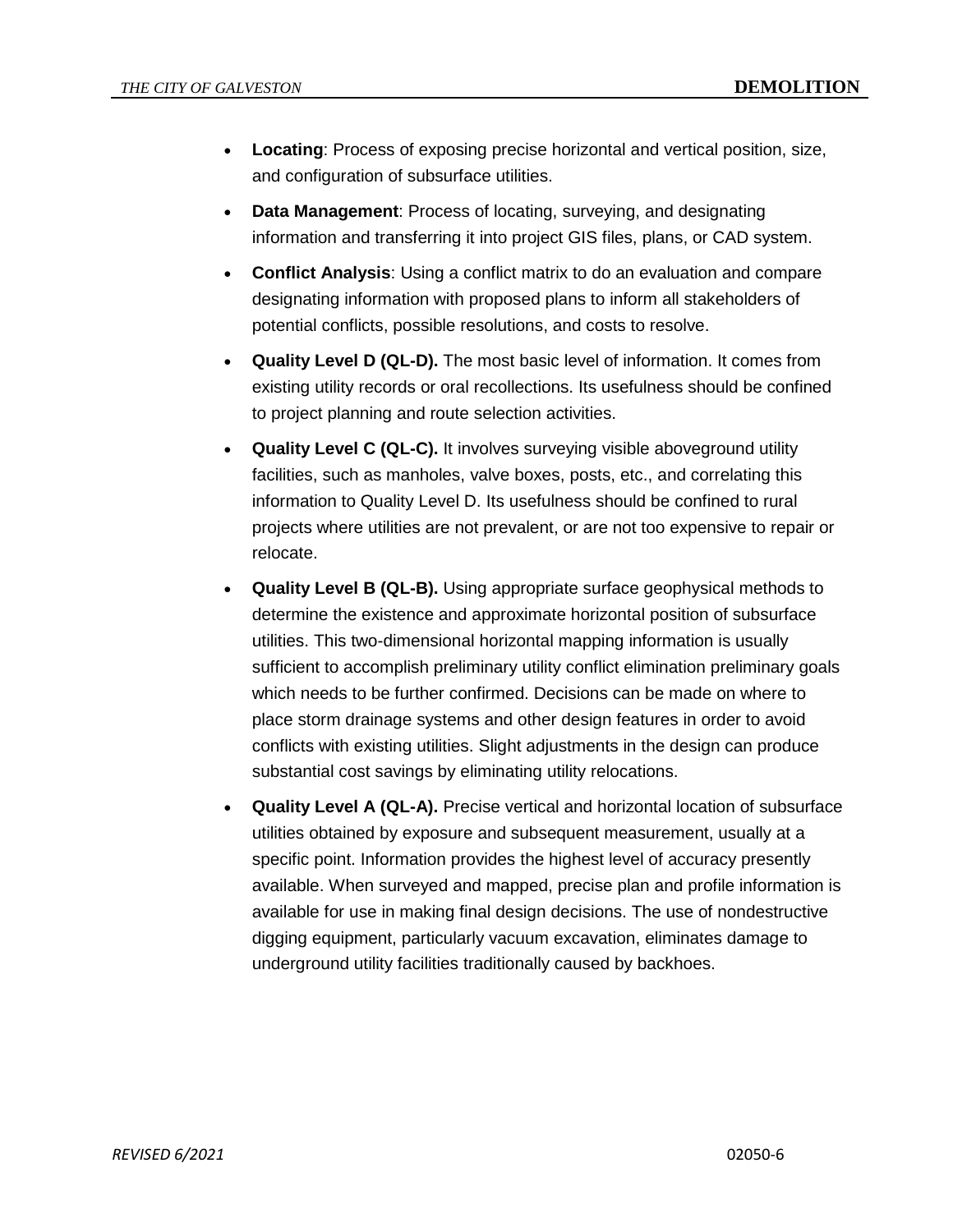#### 3.02 PROTECTION OF PERSONS AND PROPERTY

- A. Provide safe working conditions for employees throughout demolition and removal operations. Observe safety requirements for work below grade.
- B. Maintain safe access to adjacent property and buildings. Do not obstruct roadways, sidewalks or passageways adjacent to the work.
- C. Perform demolition in a manner to prevent damage to adjacent property. Repair damage to City property, public right of way or adjacent property and facilities at no cost to the owner.
- D. The Contractor shall be responsible for safety and integrity of adjacent structures and shall be liable for any damage due to movement or settlement. Provide proper framing and shoring necessary for support. Cease operations if an adjacent structure appears to be endangered. Resume demolition only after proper protective measures have been taken.
- E. Erect and maintain enclosures, barriers, warning lights, and other required protective devices.
- F. To minimize the inconvenience to the public and to maintain better quality control, the total of all demolition, construction and testing activities cannot exceed 2-lanes in one direction (includes parking lane) for a total length of one-thousand (1,000) linear feet or three City Blocks in length, whichever is less. This aforementioned length, shall be completed in its entirety and all services restored including access to driveways, sidewalks and ADA ramps, roads, etc., prior to work commending on the next section.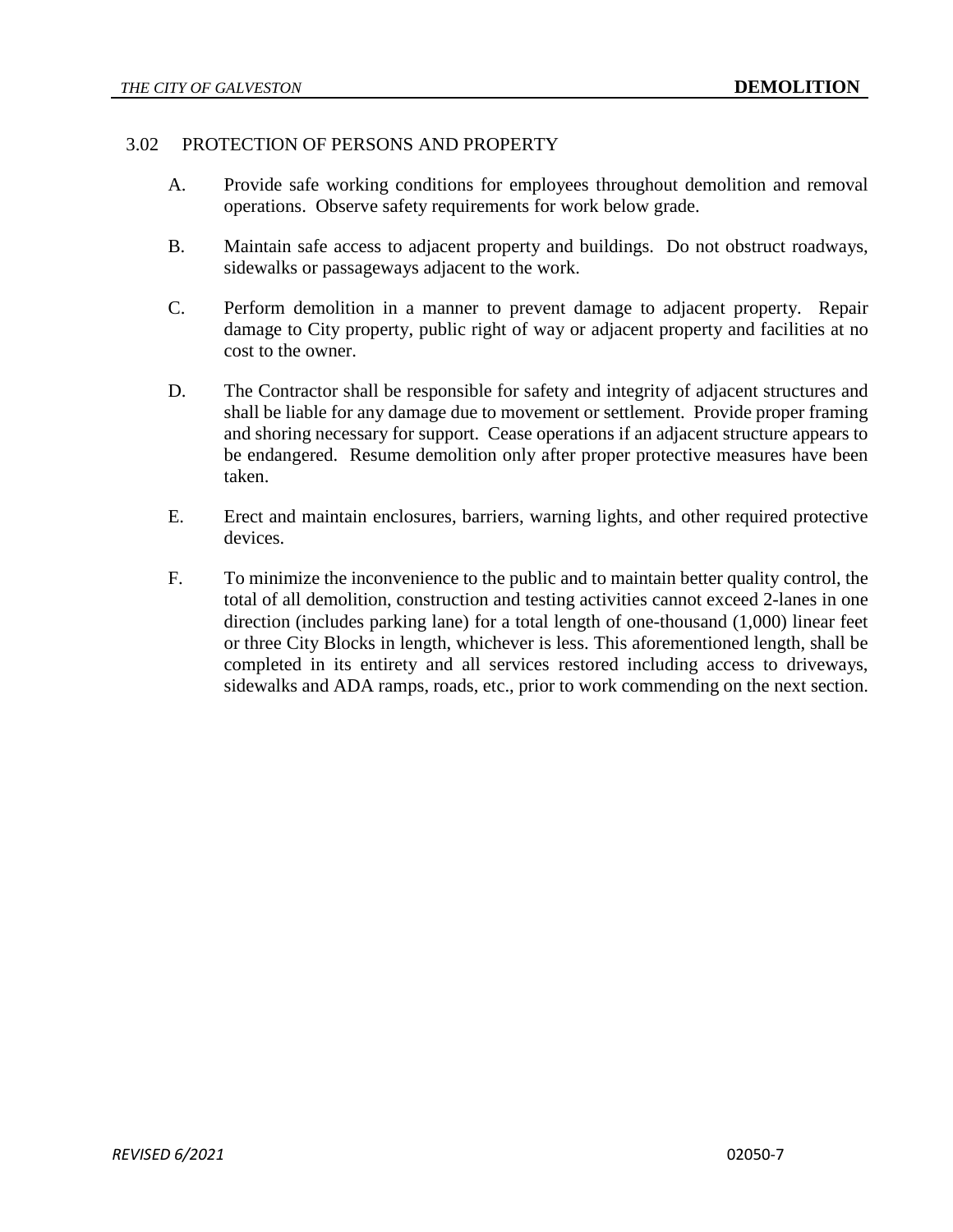#### 3.03 UTILITY SERVICES

- A. Follow rules and regulations of authorities or companies having jurisdiction over communications, pipelines, and electrical distribution services.
- B. Notify and coordinate with utility company and adjacent building occupants when temporary interruption of utility service is necessary.

### 3.04 DISPOSAL

- A. Remove from the site all items contained in or upon the structure not designated for reuse or salvage. Conform to requirements of Section 01500 - Temporary Facilities and Controls or Section 01564 - Waste Material Disposal.
- B. Follow method of disposal as required by regulatory agencies.

### 3.05 MECHANICAL WORK ITEMS

- A. Mechanical removals consist of dismantling and removing existing piping, pumps, motors, water tanks, equipment and other appurtenances. It includes cutting, capping, and plugging required to restore use of existing utilities.
- B. Remove existing process, water, chemical, gas, fuel oil and other piping not required for new work. Take out piping to the limits shown or to a point where it will not interfere with the new work. Piping not indicated to be removed or which does not interfere with new work shall be removed to the nearest solid support, capped, and the remainder left in place. Purge chemical and fuel lines and tanks. Verify that such lines are safe prior to removal or capping.
- C. Where piping that is to be removed passes through existing walls, cut and cap piping on each side of the wall. Use cap appropriate for pipe material to be capped. Provide fire-rated sealant for walls classified as fire-rated.
- D. When underground piping, which is not located in the public right-of-way, is to be altered or removed, cap the remaining piping. Abandoned underground piping may be left in place unless it interferes with new work or is shown or specified to be removed. For piping to be abandoned, fill with sand, pressure grout or other approved method and plug with concrete or brick masonry bulkhead unless otherwise approved by the Owner.
- E. Remove waste and vent piping to points shown. Plug pipe and cleanouts and plugs. Where vent stacks pass through an existing roof that is to remain, remove the stack and